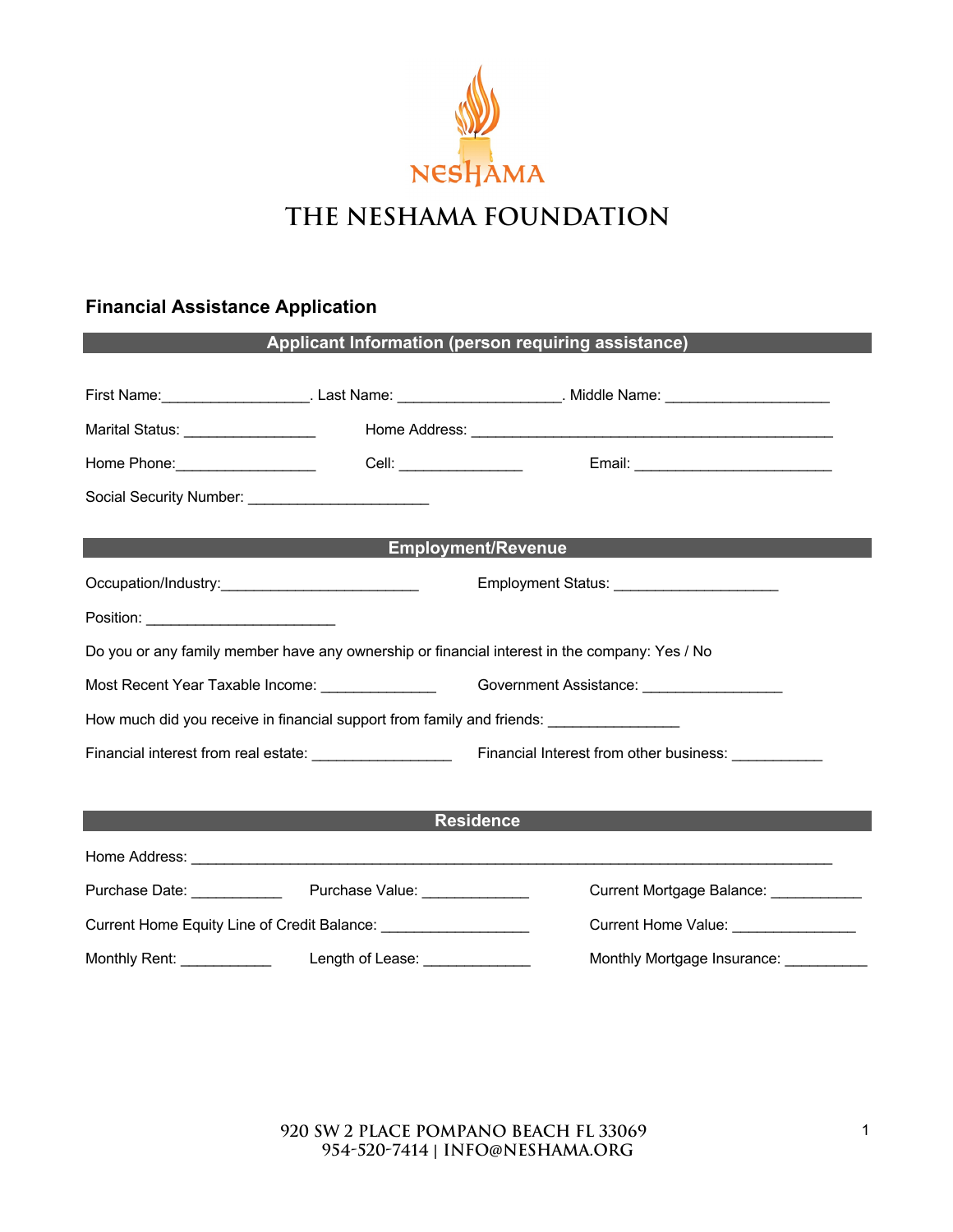

| <b>Credit Cards</b>                                                                                  |                                                       |  |  |  |  |
|------------------------------------------------------------------------------------------------------|-------------------------------------------------------|--|--|--|--|
| Credit Card 1 Name: _____________________                                                            | Current Balance 1: _____________                      |  |  |  |  |
|                                                                                                      | Current Balance 2: _____________                      |  |  |  |  |
|                                                                                                      | Current Balance 3: ______________                     |  |  |  |  |
|                                                                                                      |                                                       |  |  |  |  |
|                                                                                                      | Vehicles (owned by household and/or business)         |  |  |  |  |
| Vehicle 1 (make/model/year):                                                                         | Vehicle 1 Monthly Payment: Vehicle 1 Monthly Payment: |  |  |  |  |
| Vehicle 2 (make/model/year): _________________                                                       |                                                       |  |  |  |  |
| Vehicle 3 (make/model/year): ________________                                                        |                                                       |  |  |  |  |
|                                                                                                      |                                                       |  |  |  |  |
|                                                                                                      | <b>Other Assets &amp; Liabilities (current)</b>       |  |  |  |  |
| Cash and Equivalents: _____________________                                                          | Stocks & Bonds:                                       |  |  |  |  |
| Retirement Accounts: ______________________                                                          | Other Assets: __________________                      |  |  |  |  |
|                                                                                                      |                                                       |  |  |  |  |
| Do you own a secondary or vacation home: YES / NO                                                    |                                                       |  |  |  |  |
| Do you own a boat or luxury vehicle: YES / NO                                                        |                                                       |  |  |  |  |
|                                                                                                      | <b>Family Income and Expenses (Yearly)</b>            |  |  |  |  |
|                                                                                                      |                                                       |  |  |  |  |
| Food: __________________Utilities and HOA: ______________Car Insurance, Gas, Repair: _______________ |                                                       |  |  |  |  |
| Health Insurance: Medical Expenses: _________                                                        |                                                       |  |  |  |  |
|                                                                                                      |                                                       |  |  |  |  |
|                                                                                                      | Alimony Expense: ___________                          |  |  |  |  |
| Domestic Help: YES / NO If Yes Yearly Cost: _______________<br>Alimony Income: ____________          |                                                       |  |  |  |  |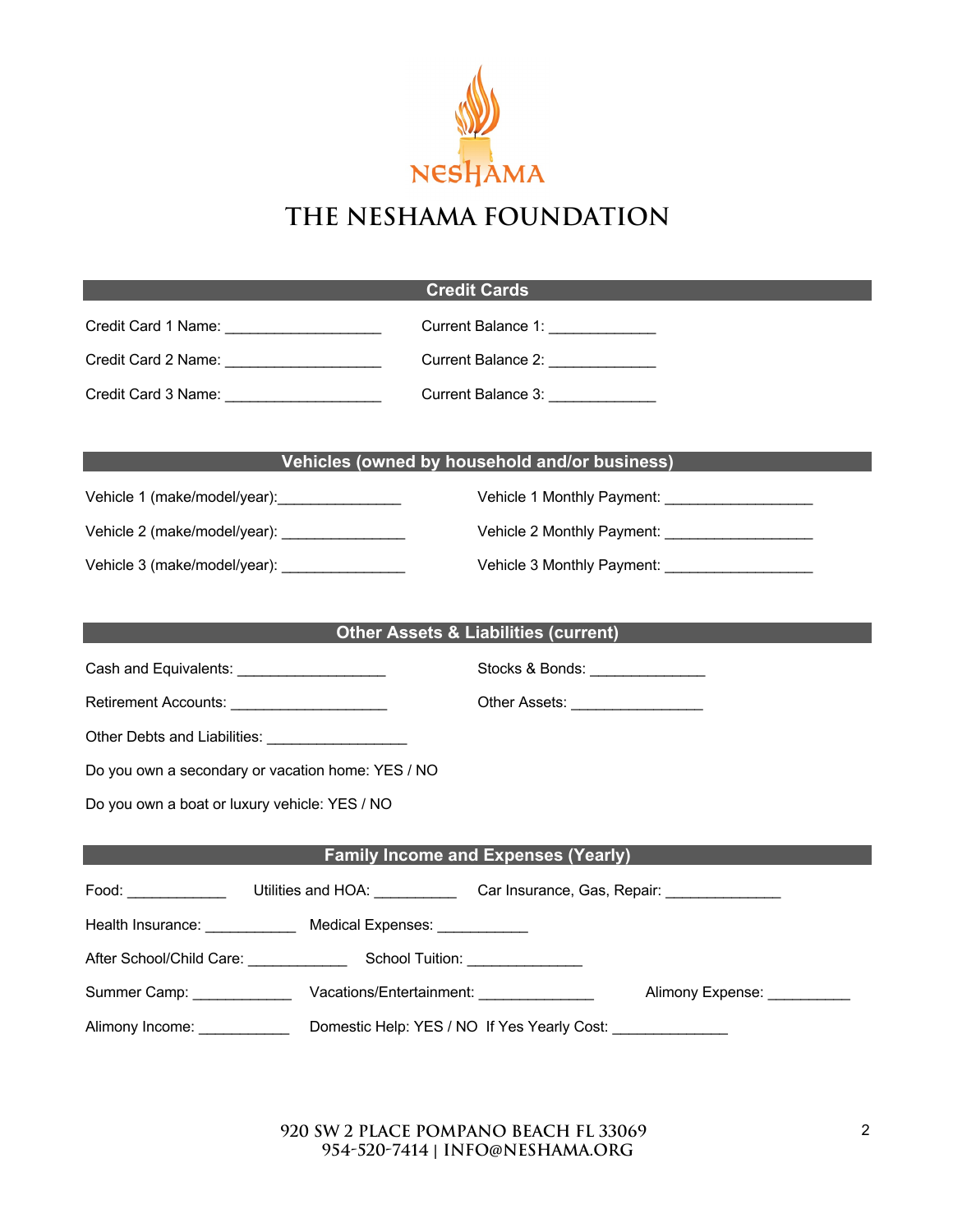

| <b>Vacations and Entertainment</b>                                                                                                                                      |                                                                                                                      |  |  |  |  |
|-------------------------------------------------------------------------------------------------------------------------------------------------------------------------|----------------------------------------------------------------------------------------------------------------------|--|--|--|--|
| Destination 1: ______________________________Length of Stay: __________________Cost: _____________                                                                      |                                                                                                                      |  |  |  |  |
|                                                                                                                                                                         |                                                                                                                      |  |  |  |  |
|                                                                                                                                                                         |                                                                                                                      |  |  |  |  |
|                                                                                                                                                                         |                                                                                                                      |  |  |  |  |
|                                                                                                                                                                         |                                                                                                                      |  |  |  |  |
|                                                                                                                                                                         |                                                                                                                      |  |  |  |  |
|                                                                                                                                                                         |                                                                                                                      |  |  |  |  |
|                                                                                                                                                                         |                                                                                                                      |  |  |  |  |
| <b>Example 2018 Monday Discussion Circumstances</b> Control of the Unique Circumstances                                                                                 |                                                                                                                      |  |  |  |  |
| Please detail any unexpected recent/relevant family events and circumstances: ________________________________                                                          |                                                                                                                      |  |  |  |  |
|                                                                                                                                                                         |                                                                                                                      |  |  |  |  |
|                                                                                                                                                                         |                                                                                                                      |  |  |  |  |
|                                                                                                                                                                         |                                                                                                                      |  |  |  |  |
|                                                                                                                                                                         |                                                                                                                      |  |  |  |  |
|                                                                                                                                                                         |                                                                                                                      |  |  |  |  |
| Please note any recent changes in employment/business:<br>The matter of the contract of the contract of the contract of the contract of the contract of the contract of |                                                                                                                      |  |  |  |  |
|                                                                                                                                                                         |                                                                                                                      |  |  |  |  |
|                                                                                                                                                                         |                                                                                                                      |  |  |  |  |
|                                                                                                                                                                         |                                                                                                                      |  |  |  |  |
|                                                                                                                                                                         | <u> 1989 - Johann Barbara, marka a shekara tsa 1989 - An tsa 1989 - An tsa 1989 - An tsa 1989 - An tsa 1989 - An</u> |  |  |  |  |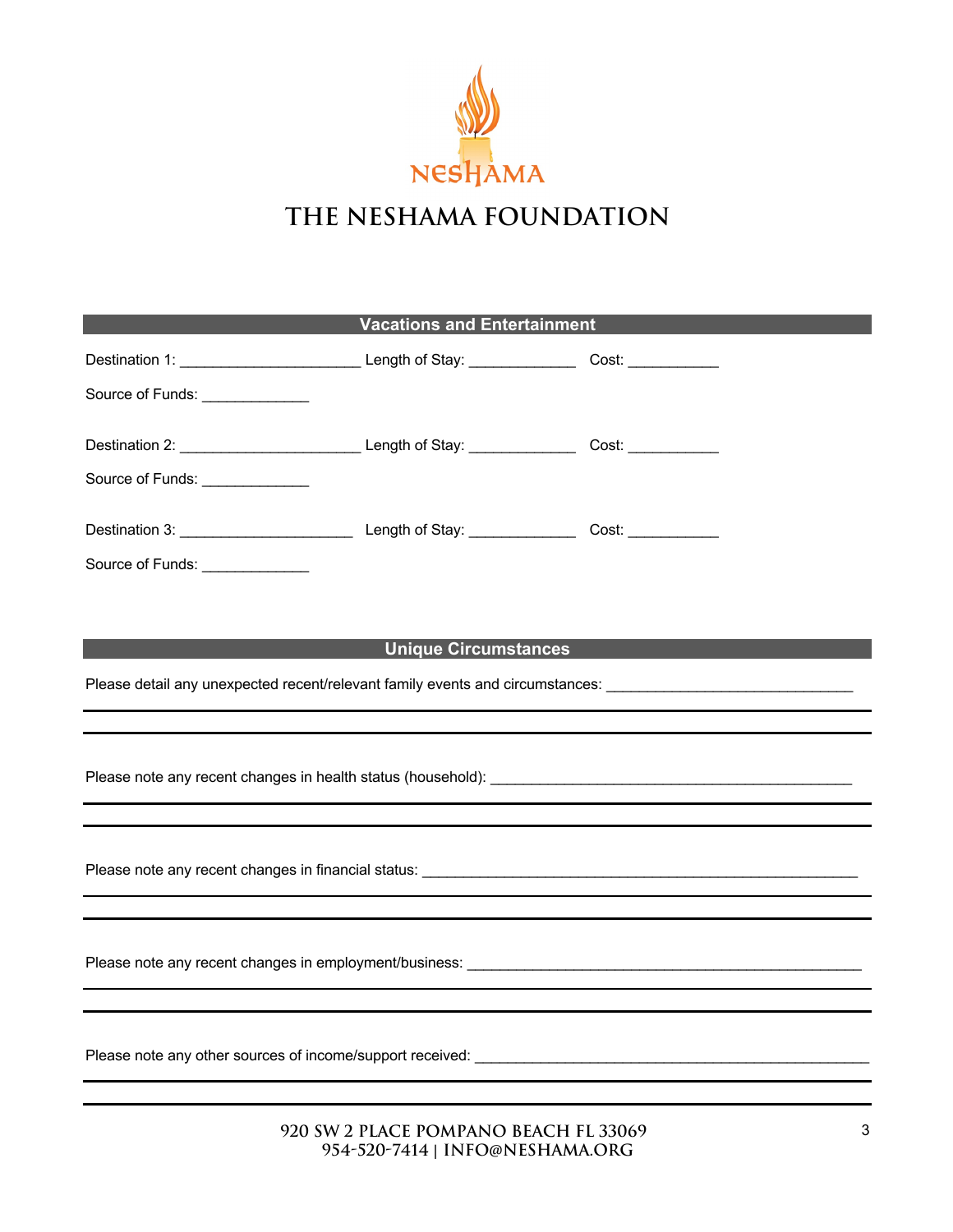

| <b>Additional Information</b>                                                                                                     |                                                  |                       |                                                                                                                |  |  |
|-----------------------------------------------------------------------------------------------------------------------------------|--------------------------------------------------|-----------------------|----------------------------------------------------------------------------------------------------------------|--|--|
| How much do you think you can afford for a funeral and cemetery package:                                                          |                                                  |                       |                                                                                                                |  |  |
| Monthly: __________________   Lump Sum: _____________                                                                             |                                                  |                       |                                                                                                                |  |  |
| Please feel free to highlight and describe any extenuating circumstances that will better help The Foundation make a<br>decision. |                                                  |                       |                                                                                                                |  |  |
|                                                                                                                                   |                                                  |                       |                                                                                                                |  |  |
|                                                                                                                                   |                                                  |                       |                                                                                                                |  |  |
|                                                                                                                                   |                                                  |                       |                                                                                                                |  |  |
|                                                                                                                                   |                                                  |                       |                                                                                                                |  |  |
|                                                                                                                                   |                                                  |                       |                                                                                                                |  |  |
|                                                                                                                                   |                                                  |                       |                                                                                                                |  |  |
| <b>Military Information</b>                                                                                                       |                                                  |                       |                                                                                                                |  |  |
|                                                                                                                                   |                                                  |                       |                                                                                                                |  |  |
|                                                                                                                                   |                                                  | From: $\qquad \qquad$ | To: and the state of the state of the state of the state of the state of the state of the state of the state o |  |  |
| Rank at Discharge: <u>___________________________________</u>                                                                     |                                                  |                       |                                                                                                                |  |  |
|                                                                                                                                   |                                                  |                       |                                                                                                                |  |  |
|                                                                                                                                   | <b>Additional Beneated Beneated</b> Benedict and |                       |                                                                                                                |  |  |

#### **Additional Documents Required**

Please note that without the following documentation the application will be considered incomplete and may delay the processing of your application or result in rejection. If you have any questions or need assistance with obtaining any of these documents please contact our office ASAP.

- 1. Copies of your most recent tax returns including all schedules including Schedule K-1
- 2. Copies of W-2's for all members in the household
- 3. Copies of supporting documents for Social Security income, welfare, child support, food stamps, workers compensation and TANF (Temporary Assistance for Needy Families)
- 4. Copies of your most recent Complete Credit Report issued within the past 30 days by any of the 3 major credit bureaus.
- 5. Copy of most recent residential mortgage statement, or most recent residential lease statement
- 6. Copy of most recent Real Estate Tax Bill for primary residence
- 7. Copy of current car registration cards for all household vehicles
- 8. Most recent 3 monthly statements for all household vehicles.
- 9. Complete copy of most used credit card statements for all major credit cards that will appear on your credit report (3 most recent months)

#### **920 SW 2 place pompano beach fl 33069 954-520-7414** | **info**@**neshama.org**